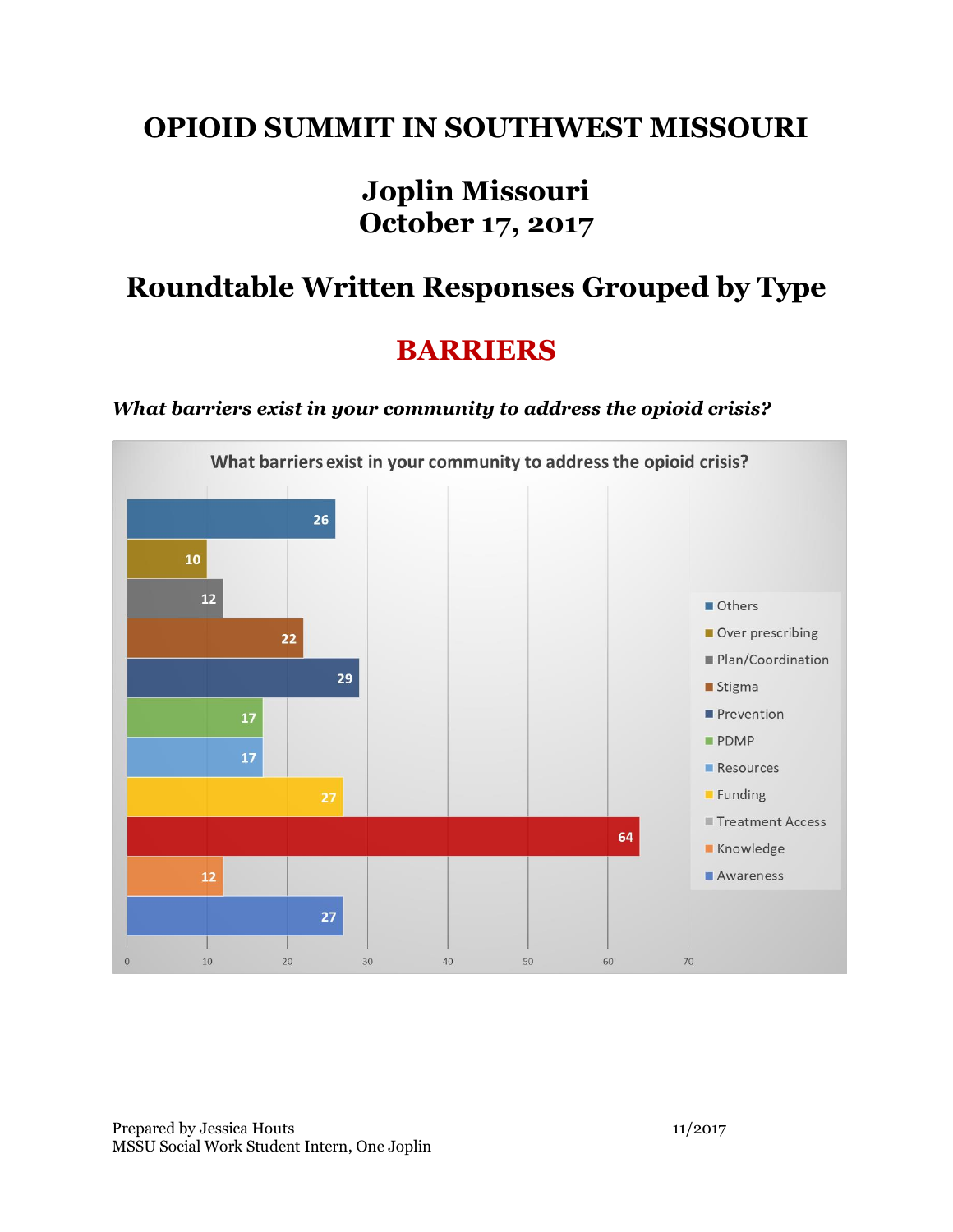# **Detail - Roundtable Written Responses**

Prepared by Jessica Houts 11/2017 *What barriers exist in your community to address the opioid crisis?* More detox centers needed Being turned away from treatment for no ID Lack of appropriate information and education Stigma Community connections between providers Lack of public/community knowledge People equate opioid crisis with heroin rather than pain medication People think of it as a street junkie instead of white collar, middle class problem Lack of access for services Waiting list Paperwork Transportation Insurance Financial resources Resources Fear Stigma Involvement Education Grassroots Communication Time Awareness of problem Awareness of resources Decentralized family Prioritization of issues Expectations of pain Lack of Substance abuse treatment Lack of knowledge of limited abuse treatment available Insufficient reimbursement for the SA services Prevention Lack of treatment facility Financial strain Lack of combination treatment (Psyc and Rehab) No long-term drug treatment facilities Limited drug treatment for those without insurance No dual diagnosis programs Lack of residential treatment facilities Lack of education Lack of accountability for prescription misuse Pill mills/selling medication Lack of options for detox Inpatient facilities refusing to take until after detox

MSSU Social Work Student Intern, One Joplin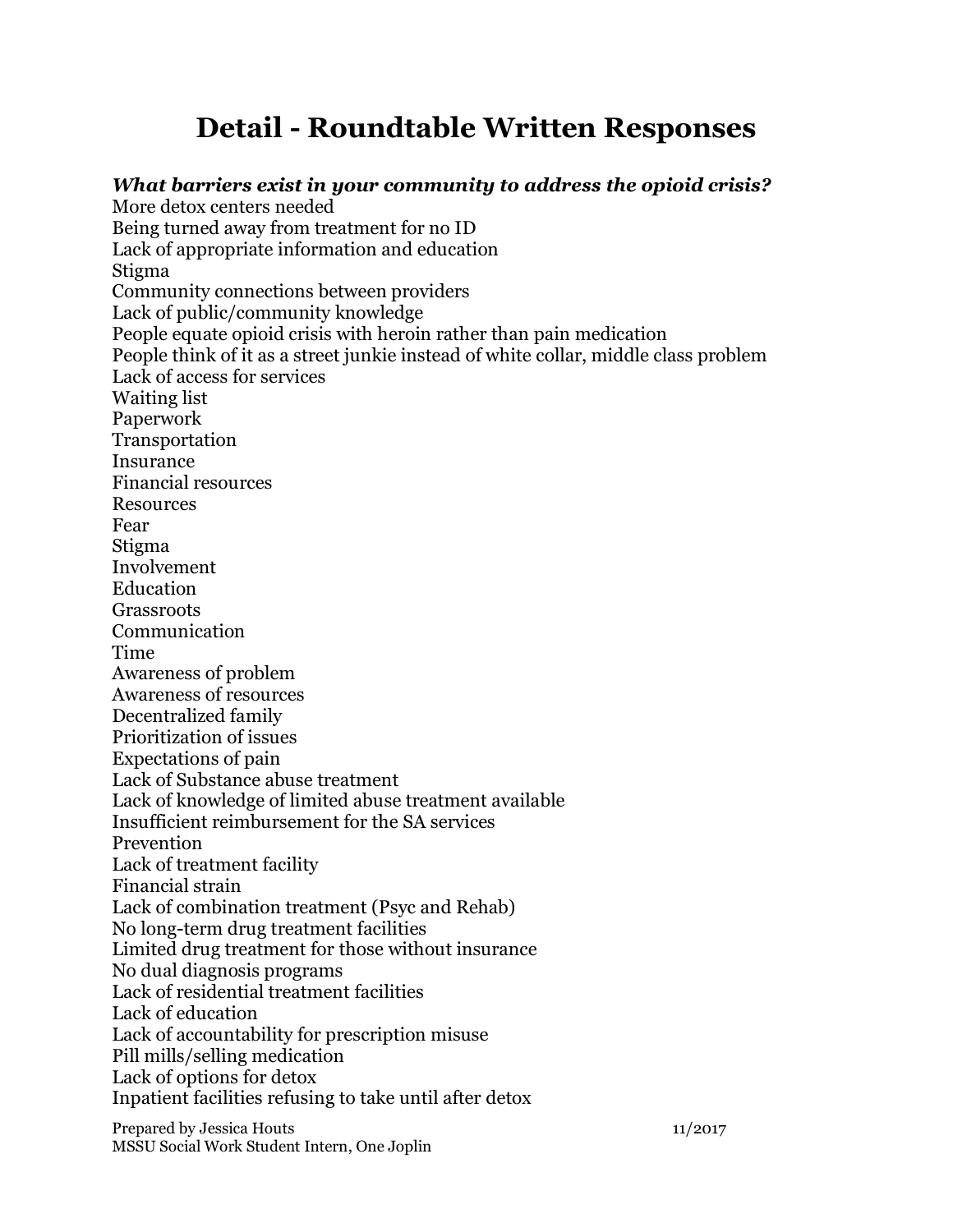Stigma Soft landing Knowledge of help Lack of coping Lack of support No PDMP Limited education resources Limited behavioral health resources Overall community awareness Lack of treatment resources Lack of services Lack of treatment options Lack of 1/1 access to care Providers lack education Community doesn't always want others involved Lack of long-term resolutions Isolation from families Community ignorance Not knowing the signs of abuse Need to get to the root of the problem to truly solve the issue Stigma Kindergarten intervention Lack of resources Rural areas Funding Awareness Available treatment Education Denial Lack of resources Stigma Address the youth Prescription supply No pain tolerance Address pain management Commercializing pharmaceutical Knowledge for education in the community Resources available for helping those with problem Statistics shared with public Having somewhere to go within proximity Transportation Resource places not accepting individuals Limited facilities and resources Lack of general awareness Communication in communities Resources at prevention level Education

Prepared by Jessica Houts 11/2017 MSSU Social Work Student Intern, One Joplin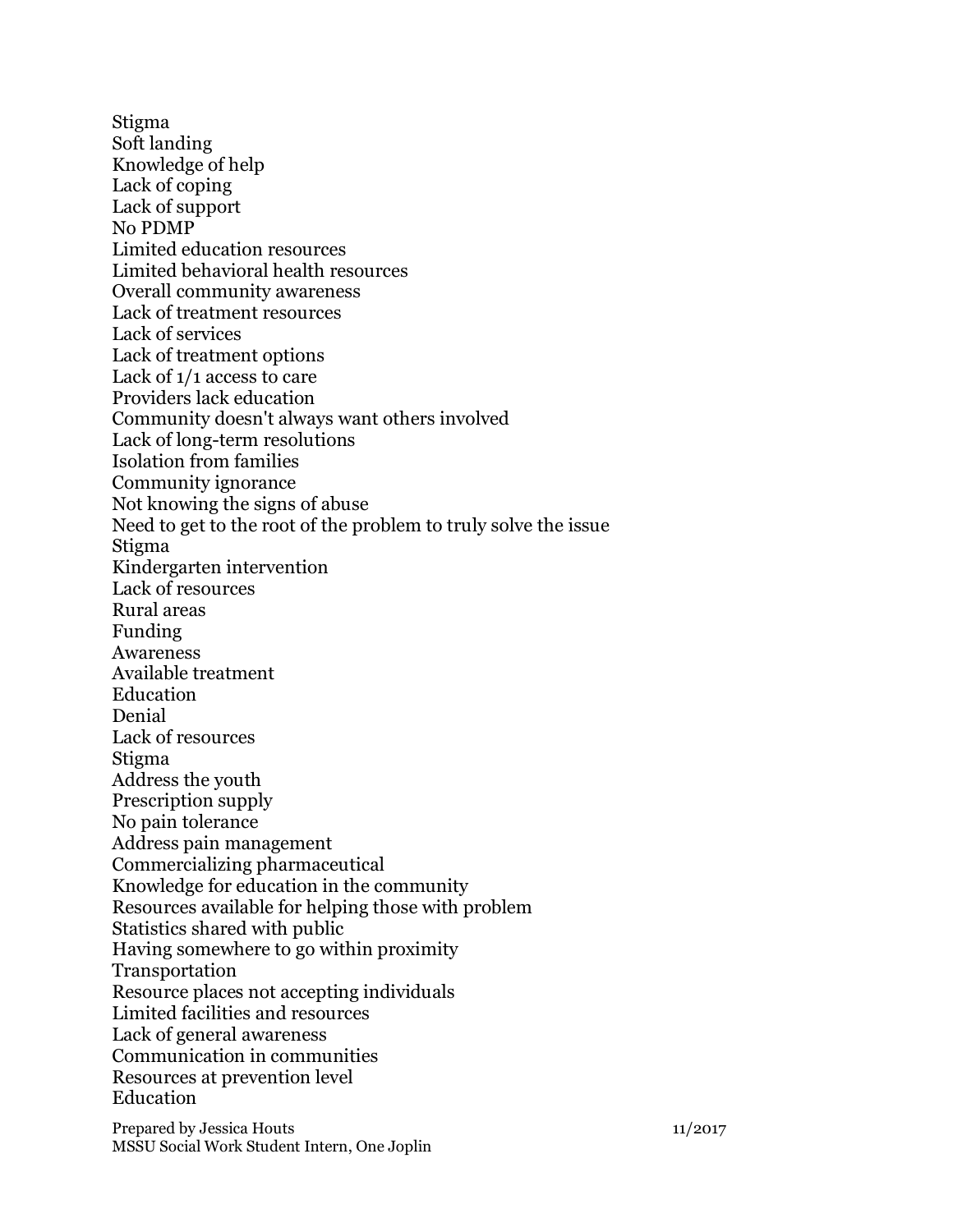Drug knowledge Cost Mental health Lack of awareness Lack of access Lack of PDMP Lack of community collaboration Lack of drug treatment courts Lack of PDMP Lack of detox facilities Access to treatment Community sees addicts as perpetrators who don't deserve help Knowledge of resources No insurance Cost of treatment Not enough beds in facilities Stigma Denial Lack of treatment options Stigma Lack of community awareness Complicated process to get treatment Lengthy process to check for other RXs Technology Pain as a vital sign Patient satisfaction surveys Address drug seeking Education Lack of knowledge Funding Treatment centers are few and far and doesn't last long enough No PDMP Stigma of addiction Doctors over prescribing Prevention programs for kids, coping Not enough funding for mental health Under paid staff in the industry Awareness Stigma Funding Providers Communication PDMP Lack of prevention/education Drugs keep evolving, resistant to Narcan Lack of awareness Can happen to anyone

Prepared by Jessica Houts 11/2017 MSSU Social Work Student Intern, One Joplin